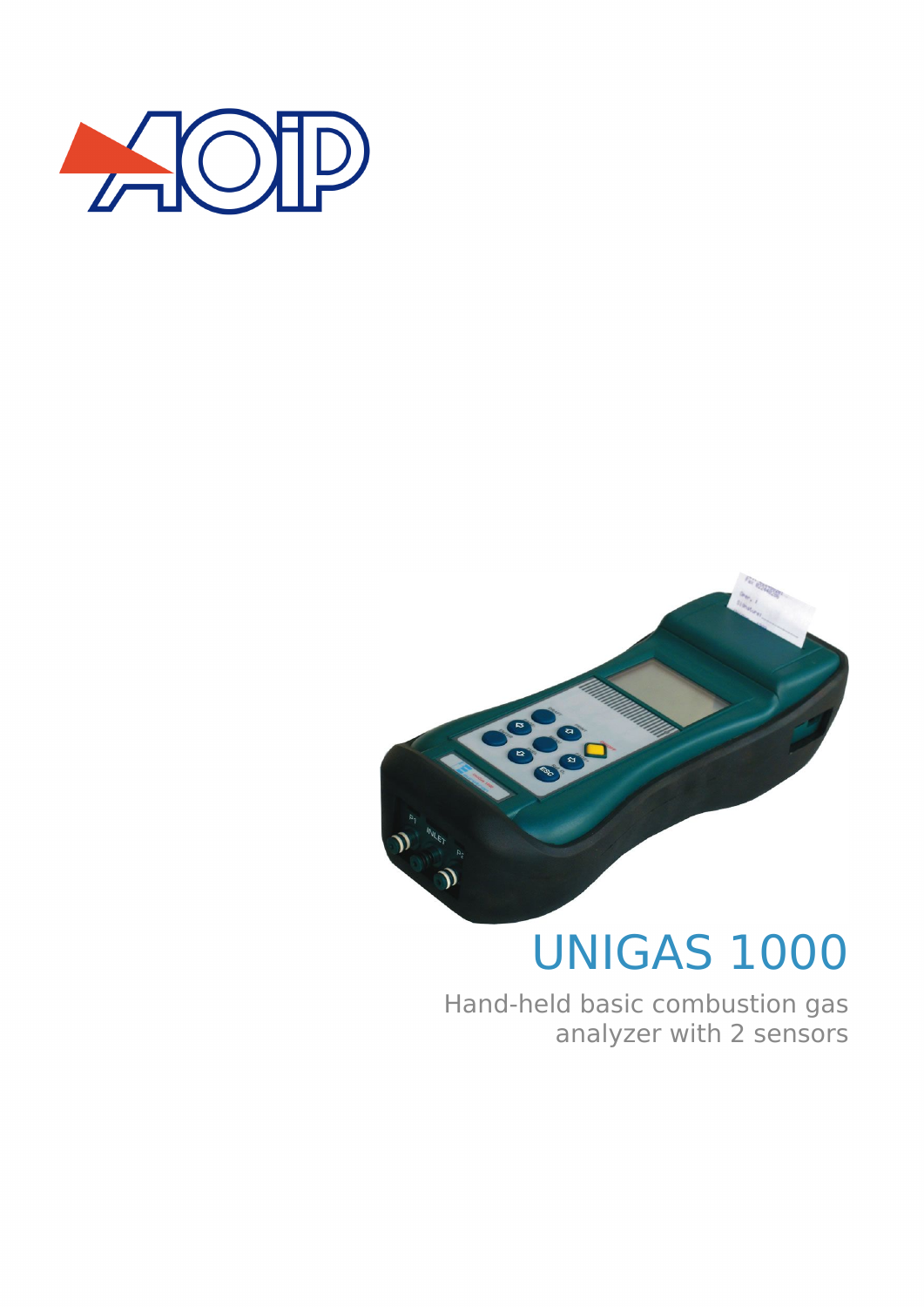UniGas 1000+ is a basic flue gas analyzer for 2 gases:  $O_2$  & CO with electrochemical sensors, plus  $CO<sub>2</sub>$  calculated.

# **Description**

UniGas 1000+ is a basic flue gas analyzer for 2 gases:  $O<sub>2</sub>$  & CO with electrochemical sensors, plus  $CO<sub>2</sub>$  calculated.

The instrument is delivered with a built-in rugged impact printer. The analyzer and its internal printer are powered by the same internal battery. Charger is supplied as standard.

Smoke index measurement is performed by using the optional external hand pump (ref: F7828000). The results can be stored in the internal memory and printed on the report.

A procedure can be selected to monitor the CO in ambient air using the internal sensors. An internal program allows CO max measurement in atmospheric boiler room test with 15 logged values.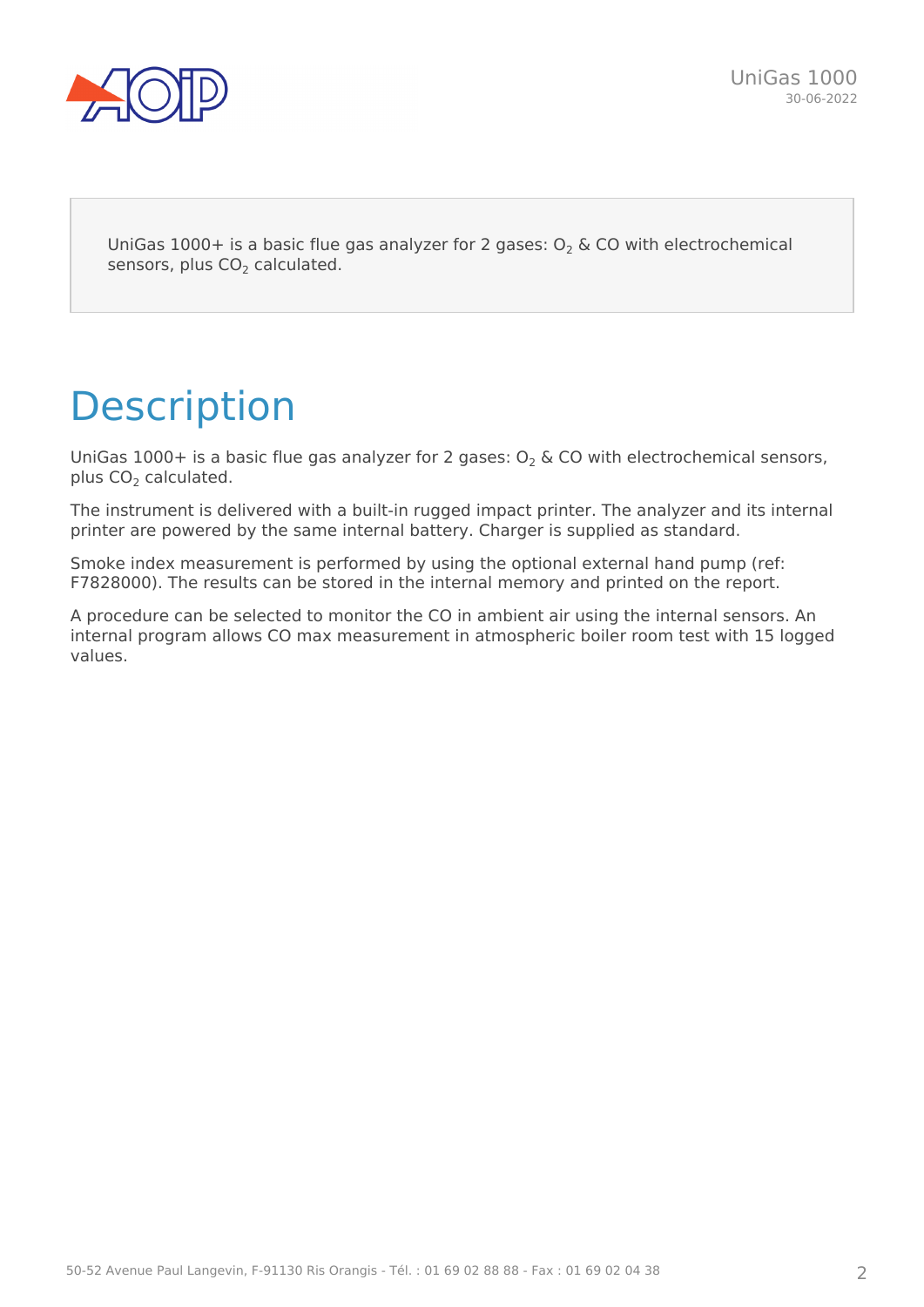

# Specifications

| Measured parameter | Range                                | Resolution      | UniGas 1000          |
|--------------------|--------------------------------------|-----------------|----------------------|
| 02                 | From 0 to $25%$ vol.                 | 0.1%            | EC                   |
| CO                 | From 0 to 8000 ppm                   | 1 ppm           | EC.                  |
| CO <sub>2</sub>    | From 0 to 99.9%                      | 0.1%            | Calc                 |
| Efficiency         | From 1 to 99.9%                      | 0.1%            | Calc                 |
| Excess air         | From 1 to infinite                   | 0.01%           | Calc                 |
| Pressure / Draft   | From -10 to 120 hPa                  | $0.01$ hPa      | ✓                    |
| Tair/Tgas          | $-10100^{\circ}$ C/ $0600^{\circ}$ C | $0.1^{\circ}$ C | Pt100 / Tc K<br>Calc |

## Further features

| Zero calibration  | Automatic calibration procedure at instrument<br>power-on. Fresh air inlet with electrovalve and<br>separate pneumatic circuit |
|-------------------|--------------------------------------------------------------------------------------------------------------------------------|
| Self-diagnosis    | Sensor efficiency test with diagnostic page                                                                                    |
| Sampling pump     | 1.4 l/min - 100 mbar                                                                                                           |
| Smoke measurement | Using the external manual pump                                                                                                 |
| Printer           | 24 columns with 58 mm paper roll<br>Autonomy: 40 reports with full battery                                                     |

## General specifications

| <b>Size</b>         | $115 \times 90 \times 330$ mm                                                                  |
|---------------------|------------------------------------------------------------------------------------------------|
| Weight              | 1.1 kg with battery and printer                                                                |
| Power supply        | 110 / 230 VAC (50/60 Hz)                                                                       |
| <b>Battery</b>      | Type: Rechargeable Li-ION<br>Battery life: 6 hours continuous use<br>Charging time: 8 h at 90% |
| Communication ports | <b>RS 232</b>                                                                                  |

## Environmental specifications

| Operating reference range  | From -5°C to +45°C (up to 50°C for short time)                                        |
|----------------------------|---------------------------------------------------------------------------------------|
| Storage temperature limits | From -20 to +50°C (3 months max. at<br>temperatures exceeding the operational limits) |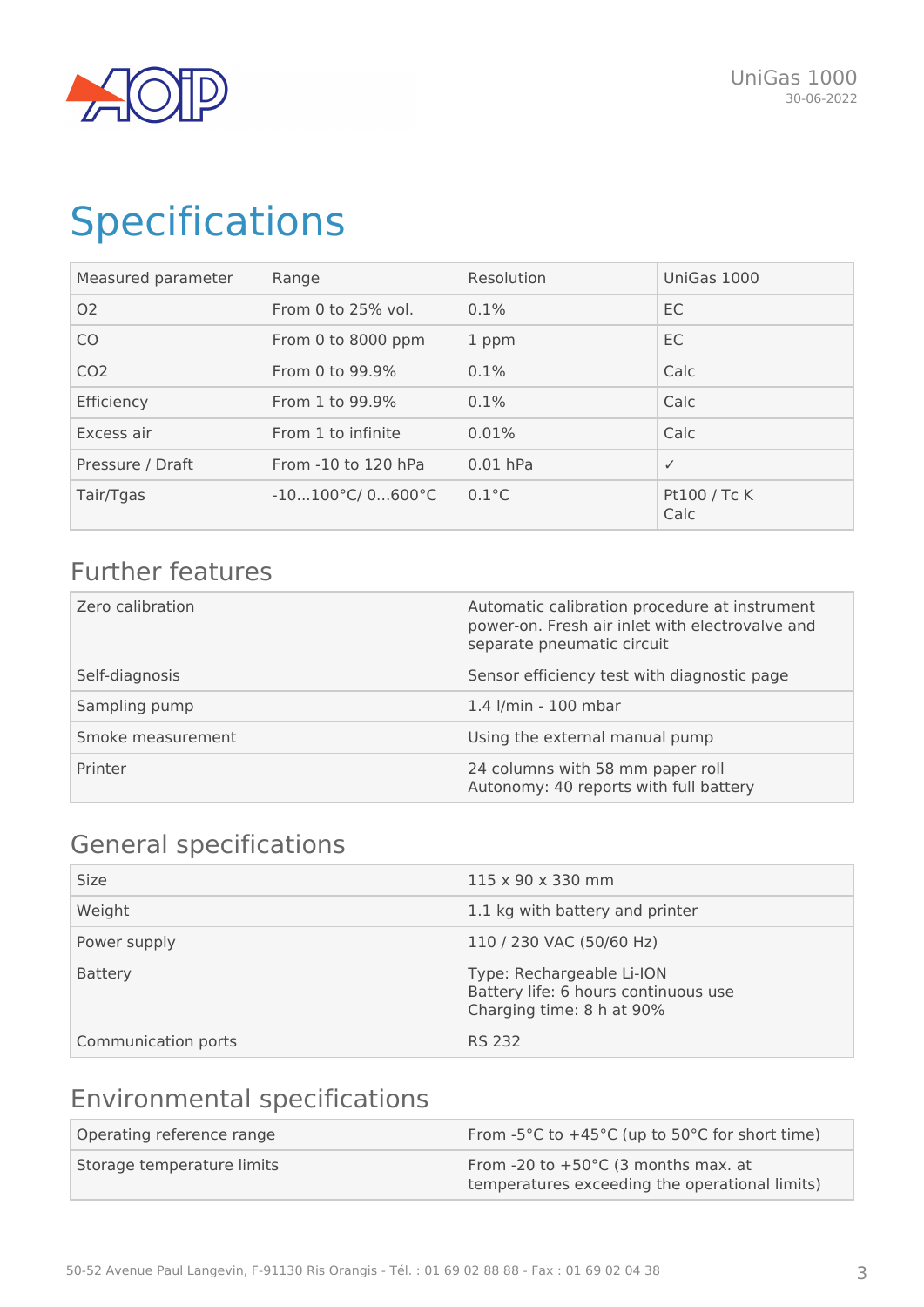

# Models and accessories

### Instrument:

#### **Ordering code structure: 7820 – A – B – C – D – E – F / X**

*Please select the required options from tables A, B… below to define the right device reference.*

#### **7820 UniGas 1000**

Standard delivery includes:

- Base unit with 2 sensors  $(O_2 + CO)$
- Li-ION battery + charger module
- Internal impact printer
- IR port for thermal printer
- Factory test report
- Instruction manual
- Warranty: 1 year

#### **Table A – Sensor n°1***(1 choice only)*

 $1 \hspace{1.5cm} 0_2 (0 - 25\%)$ 

#### **Table B – Sensor n°2** *(1 choice only)*

2H  $CO (0 - 8,000 ppm) H<sub>2</sub>$  compensated + Dilution system

**Table C – Sample probes -** *including water trap and line filter (1 choice only)*

| 0 | None.                                                              |
|---|--------------------------------------------------------------------|
|   | 180 mm sampling dual hose probe BB610051 (Gas + Draft) - max 800°C |
|   | 300 mm sampling dual hose probe BB610046 (Gas + Draft) - max 800°C |

#### **Table D – Options (P is mandatory)**

P Built-in impact printer

#### **Table E – Mains adapter / Charger** *(1 choice only)*

- 3 230 V 50 / 60 Hz UK plug
- 4 230 V 50 / 60 Hz European plug
- 5 100 V 50 / 60 Hz USA / Japan plug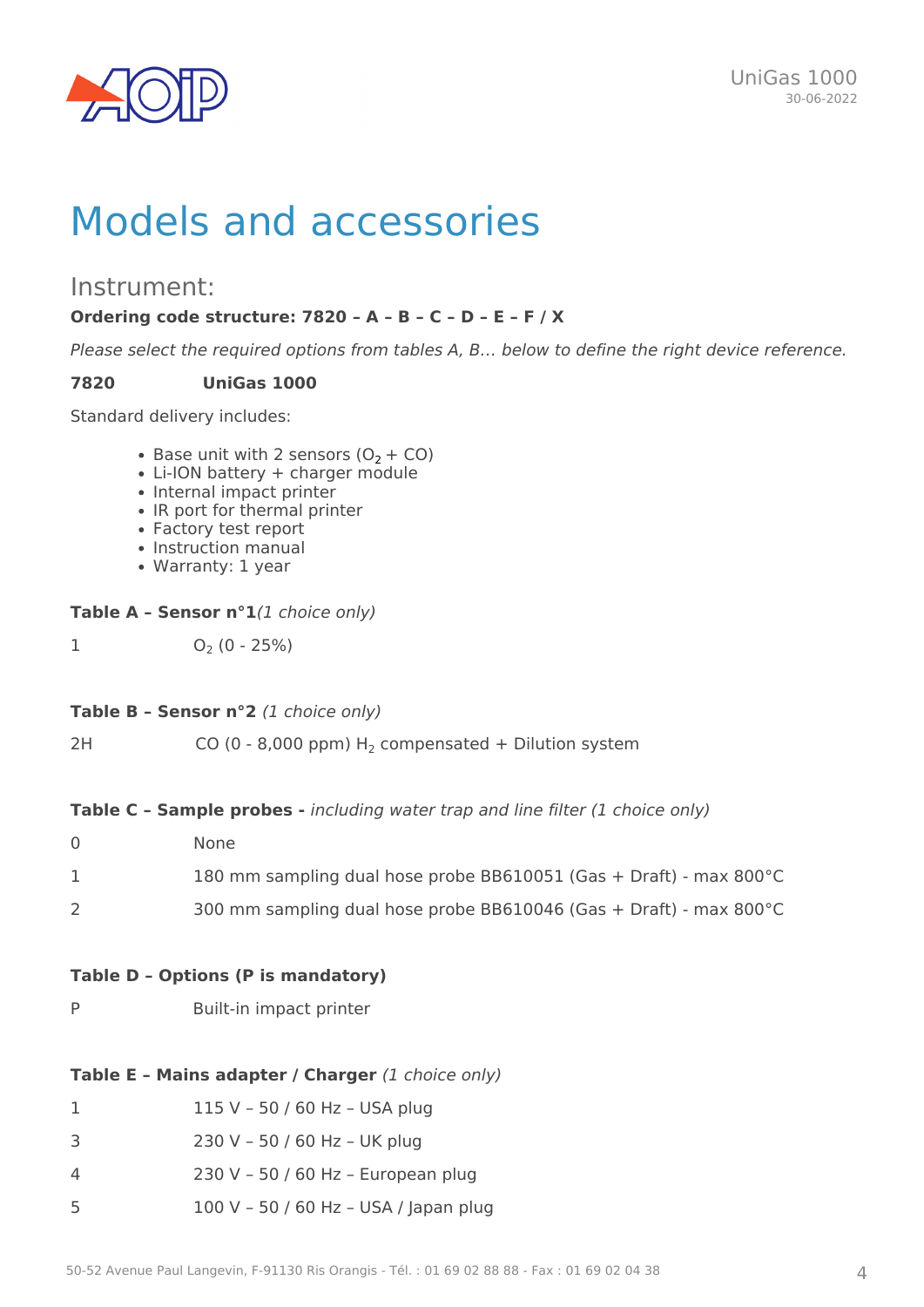

#### **Table F – Calibration certificate**

1 Factory certificate (gas + pressure + temperature)

#### **Table X – Customization**

| <b>INTL</b> | English language - manual in English - English Keyboard |
|-------------|---------------------------------------------------------|
| <b>USA</b>  | English language - manual in English - English Keyboard |
| FR.         | French language - manual in French - French Keyboard    |
| <b>HOL</b>  | Dutch language - manual in English - English Keyboard   |
| <b>POL</b>  | Polish language - manual in English - English Keyboard  |
| <b>SPA</b>  | Spanish language - manual in English - English Keyboard |
| UK.         | English language - manual in English - English Keyboard |

### Accessories:

#### Probes and sensors:

| BB610051 | 180 mm sampling dual hose probe BB610051 (Gas + Draft) - max 800 °C      |
|----------|--------------------------------------------------------------------------|
| BB610046 | 300 mm sampling dual hose probe BB610046 (Gas + Draft) - max 800 °C      |
| BB830018 | Pt100 remote air temperature sensor, with 2 m cable and positioning cone |
| F2132100 | 130 mm air TC K-type probe                                               |
| F2137100 | 130 mm contact TC K-type probe                                           |
| F2139000 | Pipe Velcro TC K-type probe                                              |
|          |                                                                          |

#### Test tools and miscellaneous:

- EE300088 Single hose pressure probe and burner hose kit
- F7828000 Manual pump for smoke index measurements + 40 filters + table

#### Software and connectors:

- BB260166 DBGas 2004 standard software
- EE700476 USB adaptator cable

### Transport cases and protections:

- BB880028 ABS rigid carrying case
- BB880043 Vinyl carrying case with shoulder strap
- EE880047 Rubber holster with magnetic support